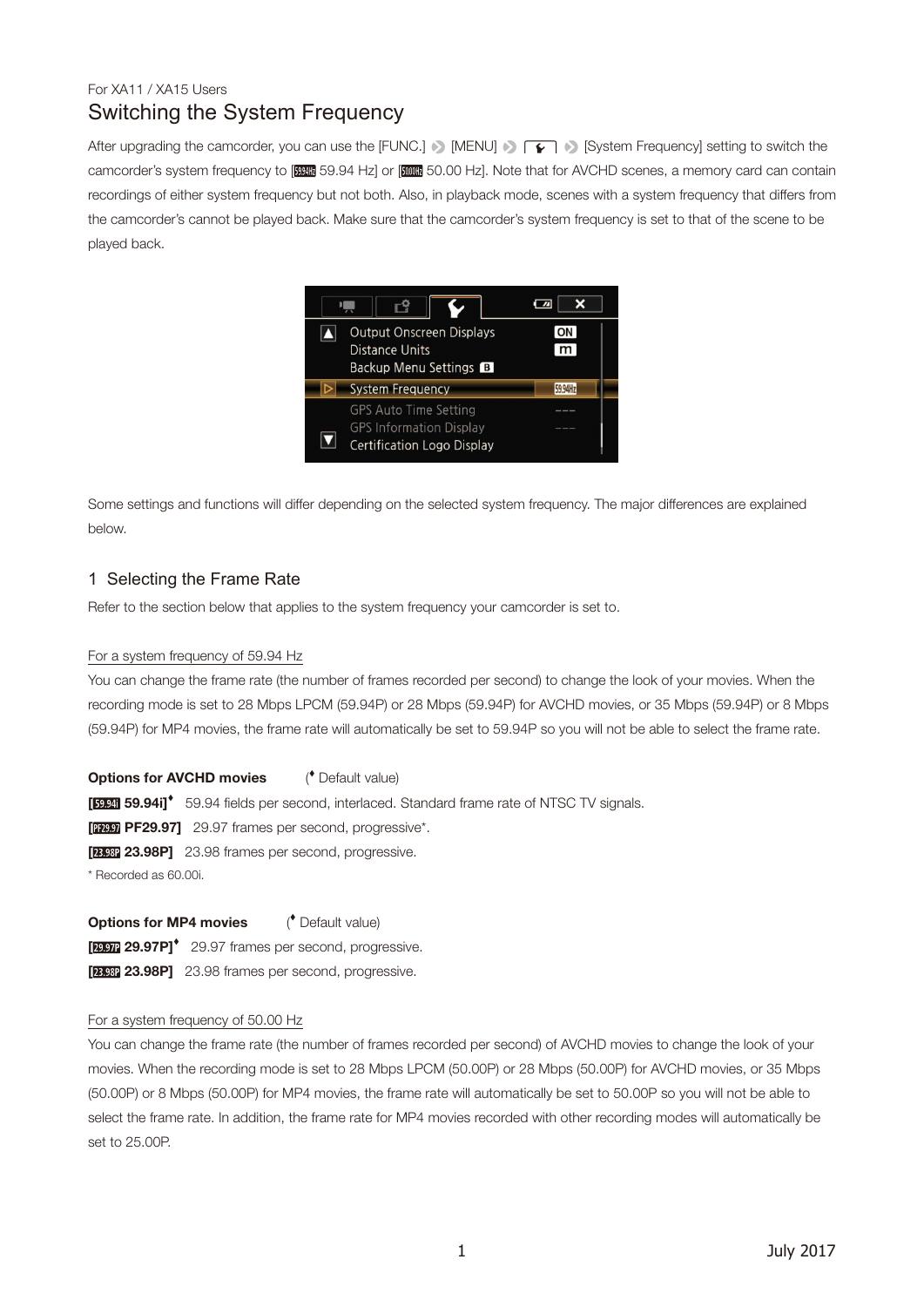**Options** ( Default value) [**5000] 50.00i]<sup>\*</sup>** 50.00 fields per second, interlaced. Standard frame rate of PAL TV signals. **[ PEZ5.00]** 25.00 frames per second, progressive\*. \* Recorded as 50.00i.

# 2 Slow & Fast Motion Recording

Available slow/fast motion rates depend on the recording mode and frame rate. Refer to the table below that applies to the system frequency your camcorder is set to.

#### For a system frequency of 59.94 Hz

| Recording mode                       | Frame rate | Available slow/fast motion rates                |
|--------------------------------------|------------|-------------------------------------------------|
| 35 Mbps (59.94P),<br>8 Mbps (59.94P) |            | x2. x2.5                                        |
|                                      | 29.97P     | x0.5, x1.25, x2, x4, x10, x20, x60, x120, x1200 |
| 24 Mbps, 17 Mbps                     | 23.98P     | x0.4, x0.8                                      |

## For a system frequency of 50.00 Hz

| Recording mode                       | Frame rate | Available slow/fast motion rates         |
|--------------------------------------|------------|------------------------------------------|
| 35 Mbps (50.00P),<br>8 Mbps (50.00P) |            | х2                                       |
| 24 Mbps, 17 Mbps                     | 25.00P     | x0.5, x2, x4, x10, x20, x60, x120, x1200 |

# 3 Available shutter speed settings

For a system frequency of 59.94 Hz

| [1/8] | 1/15  | [1/30] | 1/60     | 1/100 |
|-------|-------|--------|----------|-------|
| 1/250 | 1/500 | 1/1000 | [1/2000] |       |

Available shutter speed settings when the frame rate is set to 23.98P

| 1/6     | [1/12] | [1/24] | [1/48]   | [1/60]   |
|---------|--------|--------|----------|----------|
| [1/100] | 1/250  | 1/500  | [1/1000] | [1/2000] |

# $\mathbf{\widehat{i}}$  NOTES

• When recording under fluorescent lights and the screen starts to flicker, set the shutter speed to 1/100.

## For a system frequency of 50.00 Hz

| [1/6] | [1/12] | 1/25     | 1/50     | 1/120 |
|-------|--------|----------|----------|-------|
| 1/250 | 1/500  | [1/1000] | [1/2000] |       |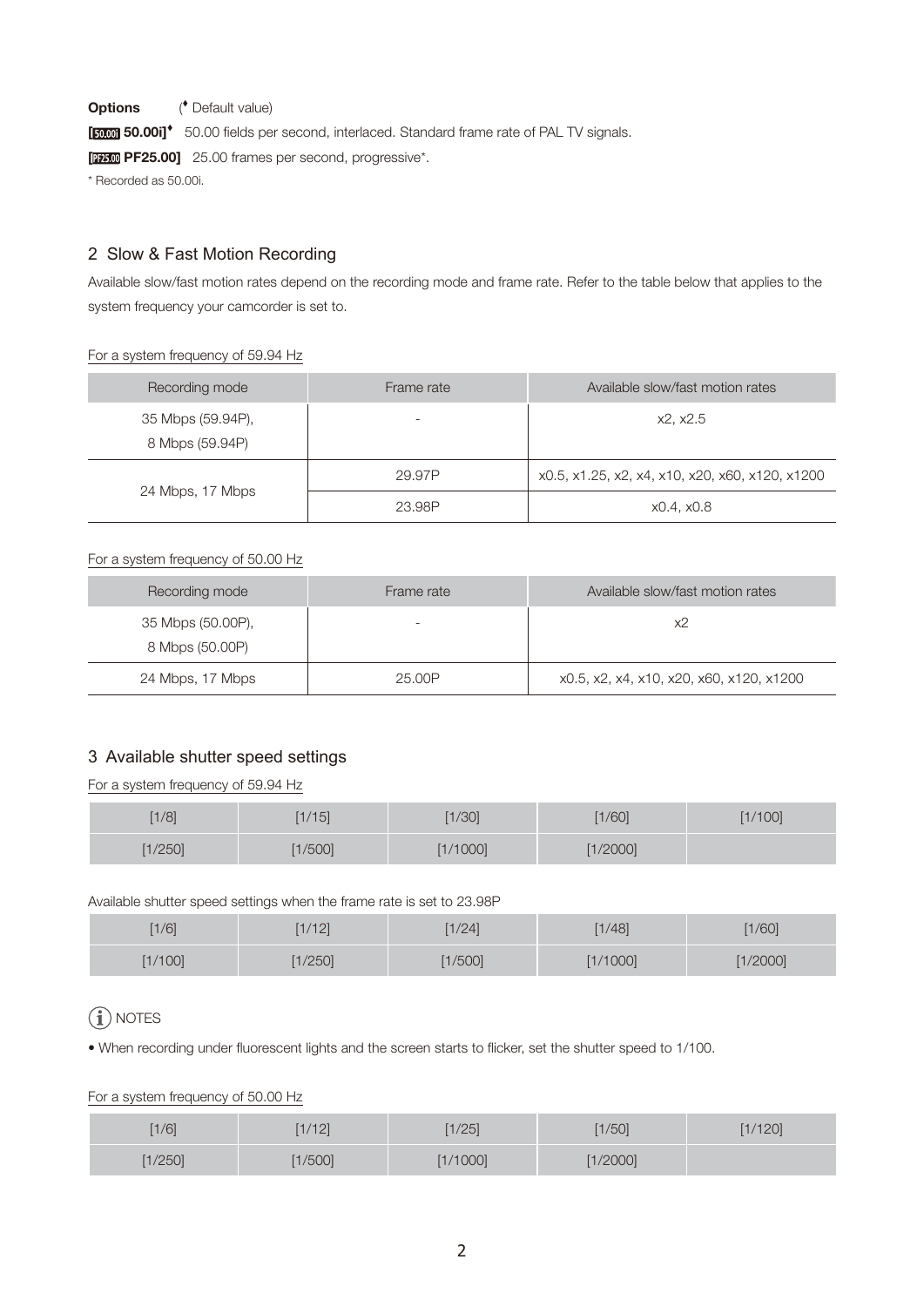# 4 Time code

## For a system frequency of 59.94 Hz

You can select between a drop frame (DF) or non-drop frame (NDF) time code, depending on how you plan to use your recording. When the frame rate is set to 23.98P, the time code will be set to non-drop frame.

1 Open the [DF/NDF] screen.

 $[FUNCTION.]$   $\triangleright$   $[MENT]$   $\triangleright$   $\overline{B}$   $\triangleright$   $[DF/NDF]$ 

- 2 Select  $[DF]$  DF or  $[NDF]$  and then touch  $[X]$ .
	- The time code's display will differ depending on the setting. If you selected [DF], DF], the time code will appear as [00:00:00.00]; if you select [NDF NDF], it will appear as [00:00:00:00].

# $(i)$  notes

• When you mix drop frame and non-drop frame time codes, there might be a discontinuity in the time code at the point where the recordings starts.

For a system frequency of 50.00 Hz

You cannot select between a drop frame or non-drop frame time code.

# 5 User bit

## For a system frequency of 59.94 Hz

When the frame rate is set to 23.98P and [FUNC.]  $\triangleright$  [MENU]  $\triangleright$   $\boxed{B}$   $\triangleright$  [User Bit Output Mode] is set to [Pulldown], the user bit will be 2:3 pulldown data.

For a system frequency of 50.00 Hz

You cannot select the user bit output mode.

# 6 Color bars

#### For a system frequency of 59.94 Hz

You can choose between SMPTE standard-definition color bars and ARIB multi-format HDTV color bars.

For a system frequency of 50.00 Hz

You can choose between EBU and SMPTE color bars.

# 7 Converting movies to MP4 format

## For a system frequency of 59.94 Hz

When converting movies with a frame rate of 23.98P, the converted MP4 movie will also have a frame rate of 23.98P. When converting movies with other frame rates, the converted MP4 movie will have a frame rate of 29.97P.

# $(i)$  NOTES

• Scenes with a frame rate of 23.98P can be joined only with other scenes with a frame rate of 23.98P. They cannot be joined with scenes with other frame rates.